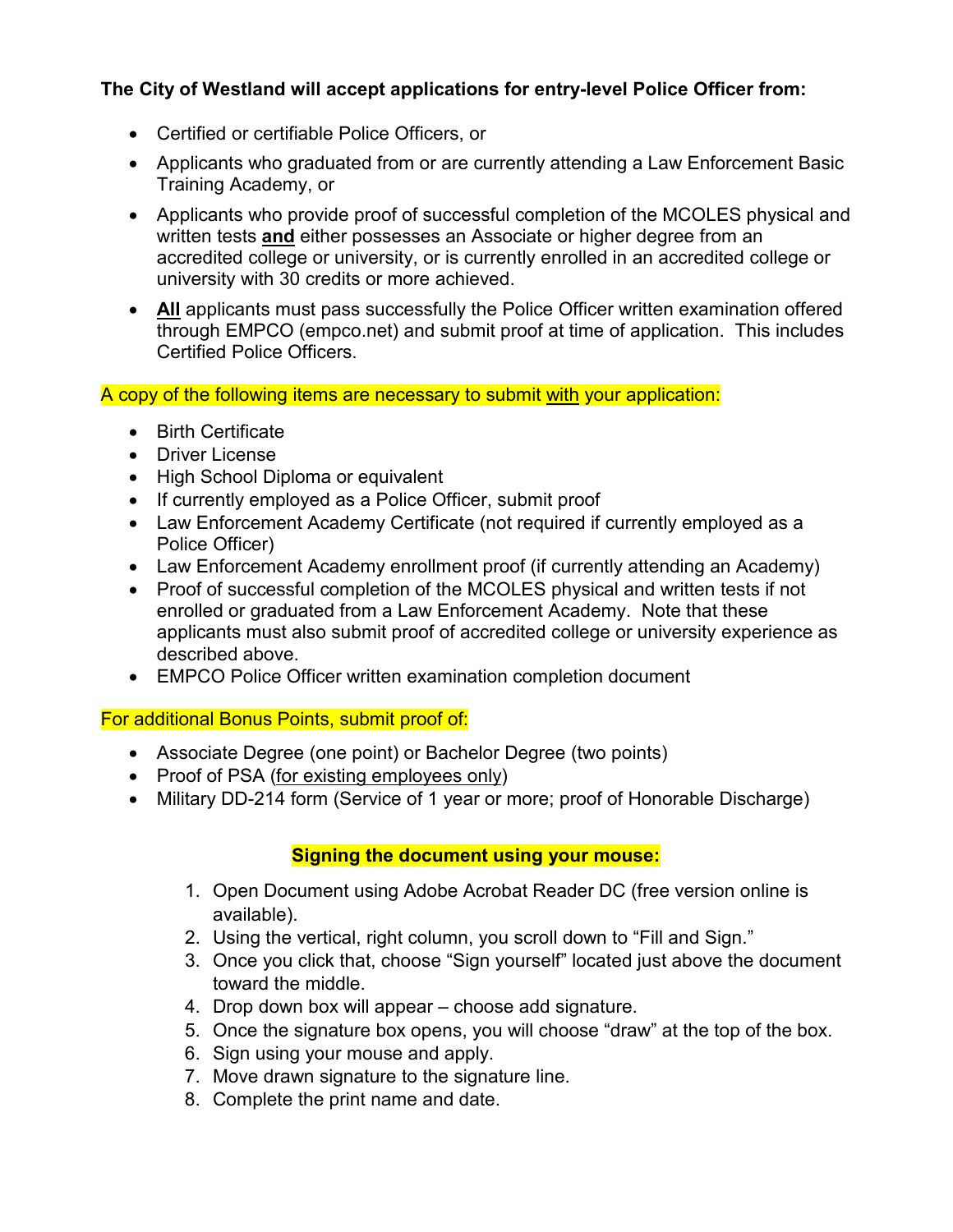

### **Personal Information – Police Applicant**

| Name: _____                                                              |                                                                                                                      | _ Today's Date:     _                                                                                              |
|--------------------------------------------------------------------------|----------------------------------------------------------------------------------------------------------------------|--------------------------------------------------------------------------------------------------------------------|
| Last                                                                     | First                                                                                                                | Middle                                                                                                             |
|                                                                          |                                                                                                                      | Telephone: Mobile ______________________ Home _____________________ Work _____________________                     |
|                                                                          |                                                                                                                      |                                                                                                                    |
| State all other names which you have used or been known by:              |                                                                                                                      |                                                                                                                    |
| Date of Birth ____                                                       |                                                                                                                      |                                                                                                                    |
| Month                                                                    | Day<br>Year                                                                                                          |                                                                                                                    |
| background check.                                                        |                                                                                                                      | Note: Date of Birth and other names by which you have been known will be used only to conduct a criminal           |
| Yes<br>No.                                                               |                                                                                                                      | Are you a relative by birth or marriage to any City of Westland elected official or full-time management employee? |
| If yes: $\_$<br>Employee name                                            | <u> 2000 - 2000 - 2000 - 2000 - 2000 - 2000 - 2000 - 2000 - 2000 - 2000 - 2000 - 2000 - 2000 - 2000 - 2000 - 200</u> | Relationship                                                                                                       |
| Yes<br>Nol                                                               |                                                                                                                      | Are you prevented from lawfully becoming employed in this country because of Visa or Immigration status?           |
| States citizenship? Yes                                                  | Nol                                                                                                                  | Proof of citizenship or immigration status is required upon employment. If hired, can you provide proof of United  |
|                                                                          |                                                                                                                      |                                                                                                                    |
|                                                                          |                                                                                                                      | <b>Driving Record</b>                                                                                              |
|                                                                          |                                                                                                                      |                                                                                                                    |
|                                                                          |                                                                                                                      |                                                                                                                    |
| Have you ever had a driver license issued by another state? Yes          |                                                                                                                      | <b>No</b>                                                                                                          |
|                                                                          |                                                                                                                      |                                                                                                                    |
| In the last 10 years, has your driver's license ever been suspended? Yes |                                                                                                                      | $ $ No $ $                                                                                                         |
|                                                                          |                                                                                                                      | If yes, verify when your driver license was suspended, the reason, and for what length of time:                    |
| In the last 10 years, has your driver's license ever been revoked? Yes   |                                                                                                                      | No                                                                                                                 |
|                                                                          |                                                                                                                      | If yes, verify when your driver license was revoked, the reason it was revoked, and for what length of time:       |

\_\_\_\_\_\_\_\_\_\_\_\_\_\_\_\_\_\_\_\_\_\_\_\_\_\_\_\_\_\_\_\_\_\_\_\_\_\_\_\_\_\_\_\_\_\_\_\_\_\_\_\_\_\_\_\_\_\_\_\_\_\_\_\_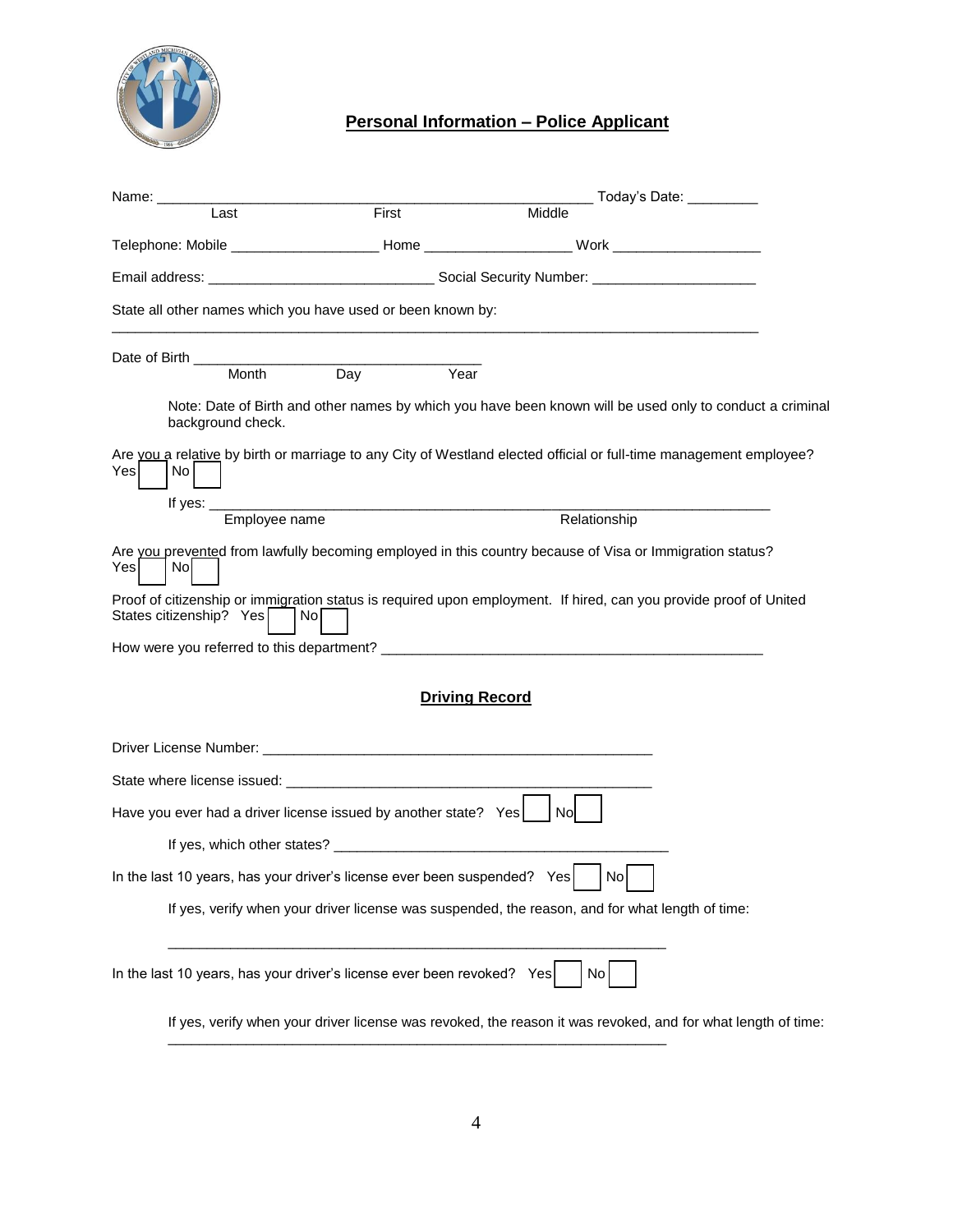Have you ever been convicted of any alcohol or drug related driving offenses?

| Yes  | No            |                                                                                                                                                                                                                         | Number of convictions: ______________ |                                                                                                                                                                                                                                |              |     |  |
|------|---------------|-------------------------------------------------------------------------------------------------------------------------------------------------------------------------------------------------------------------------|---------------------------------------|--------------------------------------------------------------------------------------------------------------------------------------------------------------------------------------------------------------------------------|--------------|-----|--|
|      |               | If yes, list each conviction, including the city and state where the offense occurred, and provide an<br>explanation of the conviction. Attach additional sheets as needed.                                             |                                       |                                                                                                                                                                                                                                |              |     |  |
|      |               |                                                                                                                                                                                                                         |                                       |                                                                                                                                                                                                                                |              |     |  |
|      |               | List all traffic violations, other than parking tickets, for which you have been convicted in the last five (5) years. Attach<br>additional sheets as needed.                                                           |                                       |                                                                                                                                                                                                                                |              |     |  |
|      |               | Date of Violation: Date of Violation:                                                                                                                                                                                   |                                       |                                                                                                                                                                                                                                |              |     |  |
|      |               | Location of Violation: ______________                                                                                                                                                                                   |                                       |                                                                                                                                                                                                                                |              |     |  |
|      |               | Date of Conviction: _______________                                                                                                                                                                                     |                                       |                                                                                                                                                                                                                                |              |     |  |
|      |               |                                                                                                                                                                                                                         |                                       |                                                                                                                                                                                                                                |              |     |  |
|      |               | Location of Violation: ______________                                                                                                                                                                                   |                                       | Court: Court Court Court Court Court Court Court Court Court Court Court Court Court Court Court Court Court Court Court Court Court Court Court Court Court Court Court Court Court Court Court Court Court Court Court Court |              |     |  |
|      |               | Date of Conviction: ________________                                                                                                                                                                                    |                                       |                                                                                                                                                                                                                                |              |     |  |
|      |               | Within the past five (5) years, have you been involved in an accident?                                                                                                                                                  |                                       | Yesl                                                                                                                                                                                                                           | Nol          |     |  |
|      |               | How many accidents occurred while you were:<br>Operating a private vehicle?<br>Operating a commercial vehicle? ________________<br>A passenger? _                                                                       |                                       |                                                                                                                                                                                                                                |              |     |  |
|      |               | Provide a brief description of each accident, from most recent to least recent:                                                                                                                                         |                                       |                                                                                                                                                                                                                                |              |     |  |
| Date |               | Description                                                                                                                                                                                                             |                                       |                                                                                                                                                                                                                                |              |     |  |
| Date |               | Description                                                                                                                                                                                                             |                                       |                                                                                                                                                                                                                                |              |     |  |
| Date |               | Description                                                                                                                                                                                                             |                                       |                                                                                                                                                                                                                                |              |     |  |
|      |               |                                                                                                                                                                                                                         |                                       |                                                                                                                                                                                                                                |              |     |  |
|      |               |                                                                                                                                                                                                                         | <b>Residence</b>                      |                                                                                                                                                                                                                                |              |     |  |
|      | Home Address: |                                                                                                                                                                                                                         |                                       |                                                                                                                                                                                                                                |              |     |  |
|      |               | <b>Street Address</b>                                                                                                                                                                                                   |                                       | City                                                                                                                                                                                                                           | <b>State</b> | ZIP |  |
|      |               |                                                                                                                                                                                                                         |                                       |                                                                                                                                                                                                                                |              |     |  |
|      |               | List each place where you have lived during the past ten (10) years, from most recent to least recent, Include all<br>places you lived while you were in school of the military. Attach additional sheets as necessary. |                                       |                                                                                                                                                                                                                                |              |     |  |

\_\_\_\_\_\_\_\_\_\_\_\_\_\_\_\_\_\_\_\_\_\_\_\_\_\_\_\_\_\_\_\_\_\_\_\_\_\_\_\_\_\_\_\_\_\_\_\_\_\_\_\_\_\_\_\_\_\_\_\_\_\_\_\_\_\_\_\_\_\_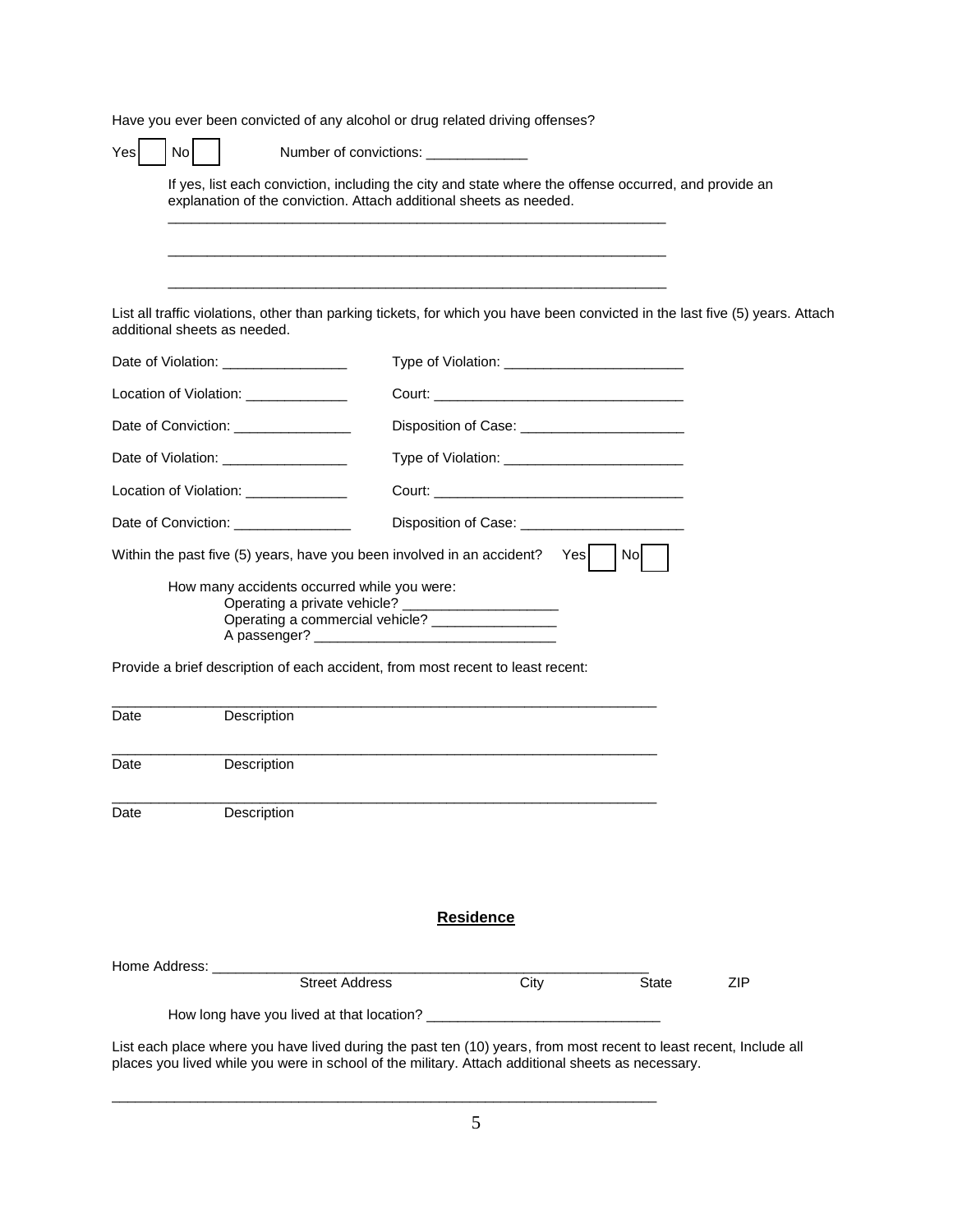| Dates of Residence | <b>Street Address</b> | City | State        | <b>ZIP</b> |
|--------------------|-----------------------|------|--------------|------------|
| Dates of Residence | <b>Street Address</b> | City | <b>State</b> | <b>ZIP</b> |
| Dates of Residence | <b>Street Address</b> | City | State        | <b>ZIP</b> |
| Dates of Residence | <b>Street Address</b> | Citv | State        | ZIP        |

#### **Personal References**

List three (3) persons who you know well enough to provide current information about you.

|                                               | Address: ______________________________ |  |
|-----------------------------------------------|-----------------------------------------|--|
|                                               |                                         |  |
| Occupation: _________________________________ |                                         |  |
|                                               |                                         |  |
|                                               |                                         |  |
| Occupation: _________________________________ | Years Known: ________________________   |  |
|                                               |                                         |  |
|                                               |                                         |  |
| Occupation: _______________________________   |                                         |  |

 $\overline{\phantom{a}}$  , and the contribution of the contribution of the contribution of the contribution of  $\overline{\phantom{a}}$ 

 $\overline{\phantom{a}}$  , and the contribution of the contribution of the contribution of the contribution of  $\overline{\phantom{a}}$ 

 $\overline{\phantom{a}}$  , and the contribution of the contribution of the contribution of the contribution of  $\overline{\phantom{a}}$ 

 $\overline{\phantom{a}}$  , and the contribution of the contribution of the contribution of the contribution of  $\overline{\phantom{a}}$ 

 $\overline{\phantom{a}}$  , and the contribution of the contribution of the contribution of the contribution of  $\overline{\phantom{a}}$ 

#### **Education**

List all colleges, universities, and trade schools which you have attended, from the most recent school attended to the earliest school attended. List student identification number if known. Institution Name / Student ID number City, State

List all high schools you have attended, from most recent school attended, to the earliest school attended. List student identification numbers if known.

Institution Name / Student ID number City, State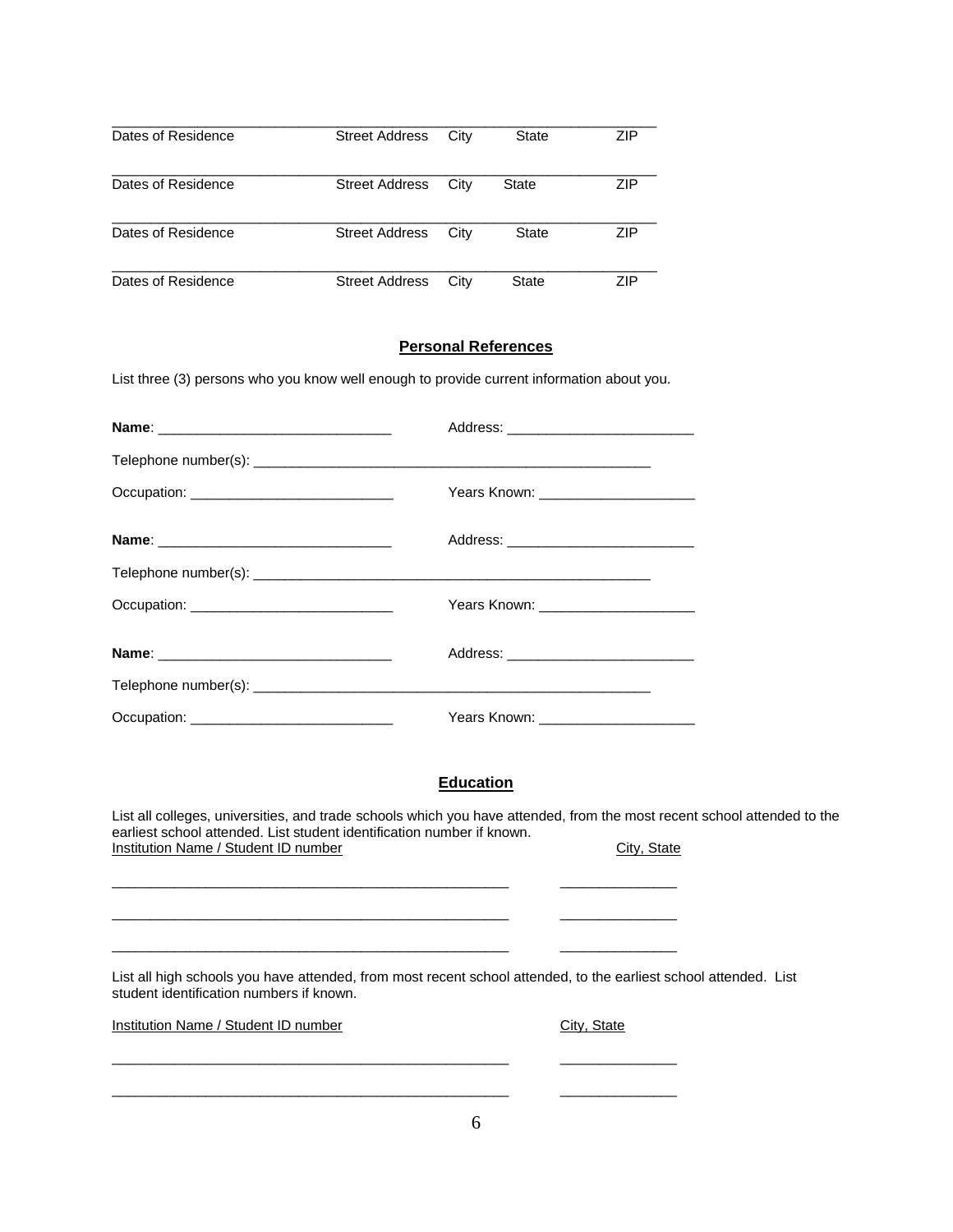| Are you attending, or have you ever attended a Police Academy?<br>Yes<br>No                                               |
|---------------------------------------------------------------------------------------------------------------------------|
| When and where did you attend (or are you attending) the Police Academy? _                                                |
| Did you complete the Police academy? Yes<br>N <sub>o</sub><br>Date:                                                       |
| If yes, do you have current certification as a Police Officer? Yes<br>No                                                  |
| What is your MCOLES Number? Answer "none" if not assigned.                                                                |
| Have you ever been trained as a Correctional Officer? Yes<br><b>No</b>                                                    |
| If yes, when and where did you receive this training? _                                                                   |
| Have you ever received any specialized training? Yes<br>No l                                                              |
| If yes, describe the training and any certifications resulting from the training:                                         |
| When and where did you receive the training? ___________________________________                                          |
|                                                                                                                           |
| Other than English, list other languages you:                                                                             |
| Speak:                                                                                                                    |
|                                                                                                                           |
| <b>U.S. Military Service</b>                                                                                              |
| Are you currently in the Armed Forces, National Guard, or Military Reserves?<br>Yes<br>No.                                |
| Have you ever served in the Armed Forces, National Guard, or Military Reserves?<br>Yes<br>INo                             |
| Branch of Service (list all):                                                                                             |
| Military Specialty:                                                                                                       |
| Enlistment or Commission Date: Note of the Commission of the Commission of the Commission of the Commission of            |
|                                                                                                                           |
|                                                                                                                           |
|                                                                                                                           |
| While in the military were you ever subject to any court martial or other non-judicial disciplinary action?<br>Nol<br>Yes |
|                                                                                                                           |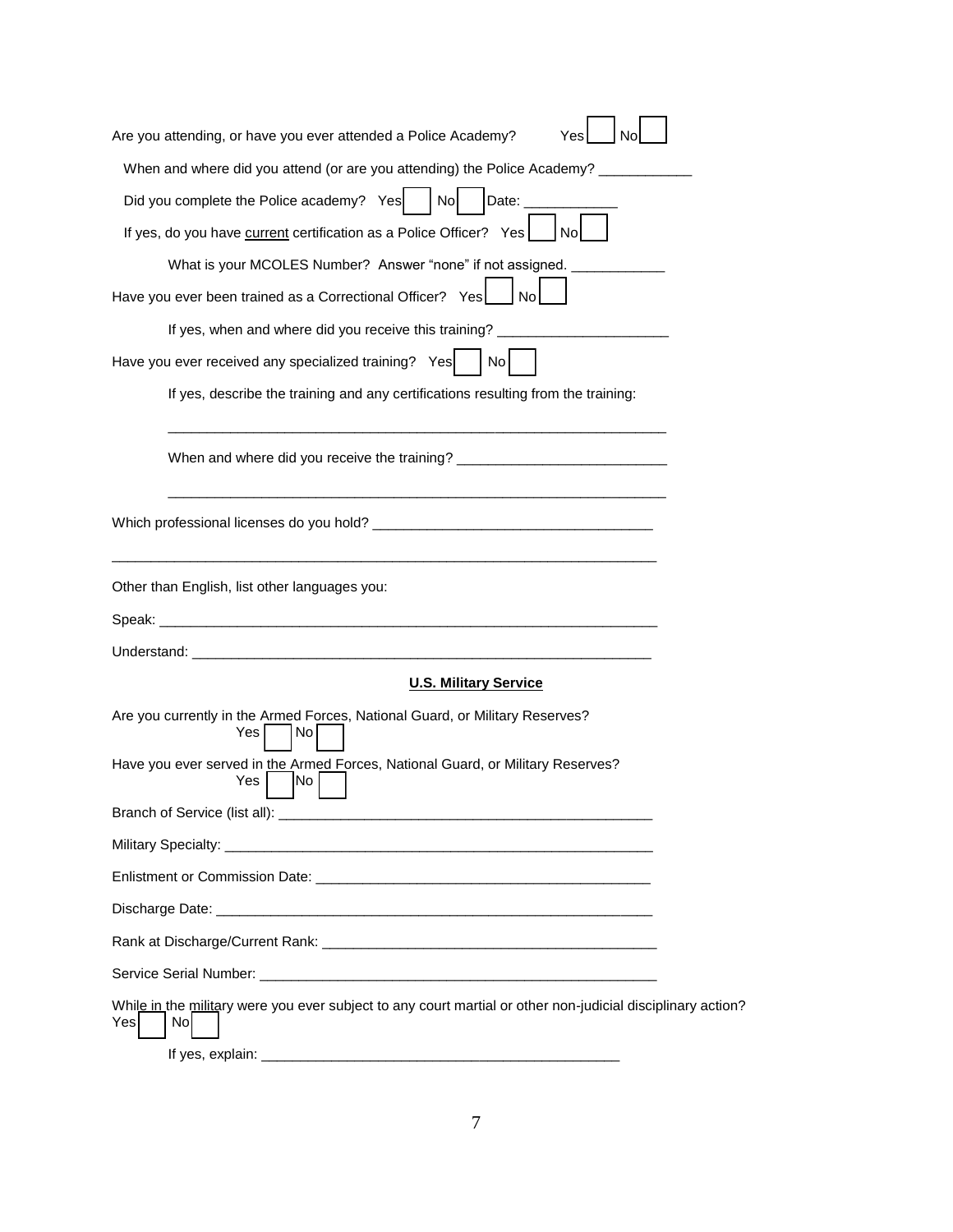#### **Law Enforcement Employment**

| Have you ever been employed as a Police Officer, Federal Agent, Deputy Sheriff, or public safety dispatcher?<br>Yes<br>No                                                       | If yes, when where, and in which capacity were you employed? __________________                        |                   |                         |                                                                                                             |
|---------------------------------------------------------------------------------------------------------------------------------------------------------------------------------|--------------------------------------------------------------------------------------------------------|-------------------|-------------------------|-------------------------------------------------------------------------------------------------------------|
| Are you currently a certified/certifiable Police Officer or public safety dispatcher within the State of Michigan?<br>Yes<br>No                                                 |                                                                                                        |                   |                         |                                                                                                             |
| Have you ever applied for employment with the Westland Police Department or any other law enforcement agency?<br>Yes<br>No                                                      |                                                                                                        |                   |                         | If yes, list each law enforcement agency you have applied, when you applied, and the present status of your |
| Law Enforcement Agency                                                                                                                                                          | employment with that law enforcement agency.                                                           | Date Applied      | <b>Status</b>           |                                                                                                             |
|                                                                                                                                                                                 |                                                                                                        |                   |                         |                                                                                                             |
|                                                                                                                                                                                 |                                                                                                        |                   |                         |                                                                                                             |
|                                                                                                                                                                                 |                                                                                                        |                   |                         |                                                                                                             |
| Have you ever been rejected for employment by another Law Enforcement / Public Safety Agency?<br>No<br>Yes                                                                      |                                                                                                        |                   |                         |                                                                                                             |
|                                                                                                                                                                                 | If yes, which agency or agencies, when were you rejected, and for what reason(s) were you rejected for |                   |                         |                                                                                                             |
|                                                                                                                                                                                 |                                                                                                        |                   |                         |                                                                                                             |
|                                                                                                                                                                                 |                                                                                                        | <b>Employment</b> |                         |                                                                                                             |
| List each employer within the past ten (10) years, from most recent to least recent. Include both part time and full<br>time employment. Attach additional sheets as necessary. |                                                                                                        |                   |                         |                                                                                                             |
| Name of Employer                                                                                                                                                                |                                                                                                        |                   | <b>Telephone Number</b> |                                                                                                             |
| Address                                                                                                                                                                         | City                                                                                                   | <b>State</b>      | <b>ZIP</b>              |                                                                                                             |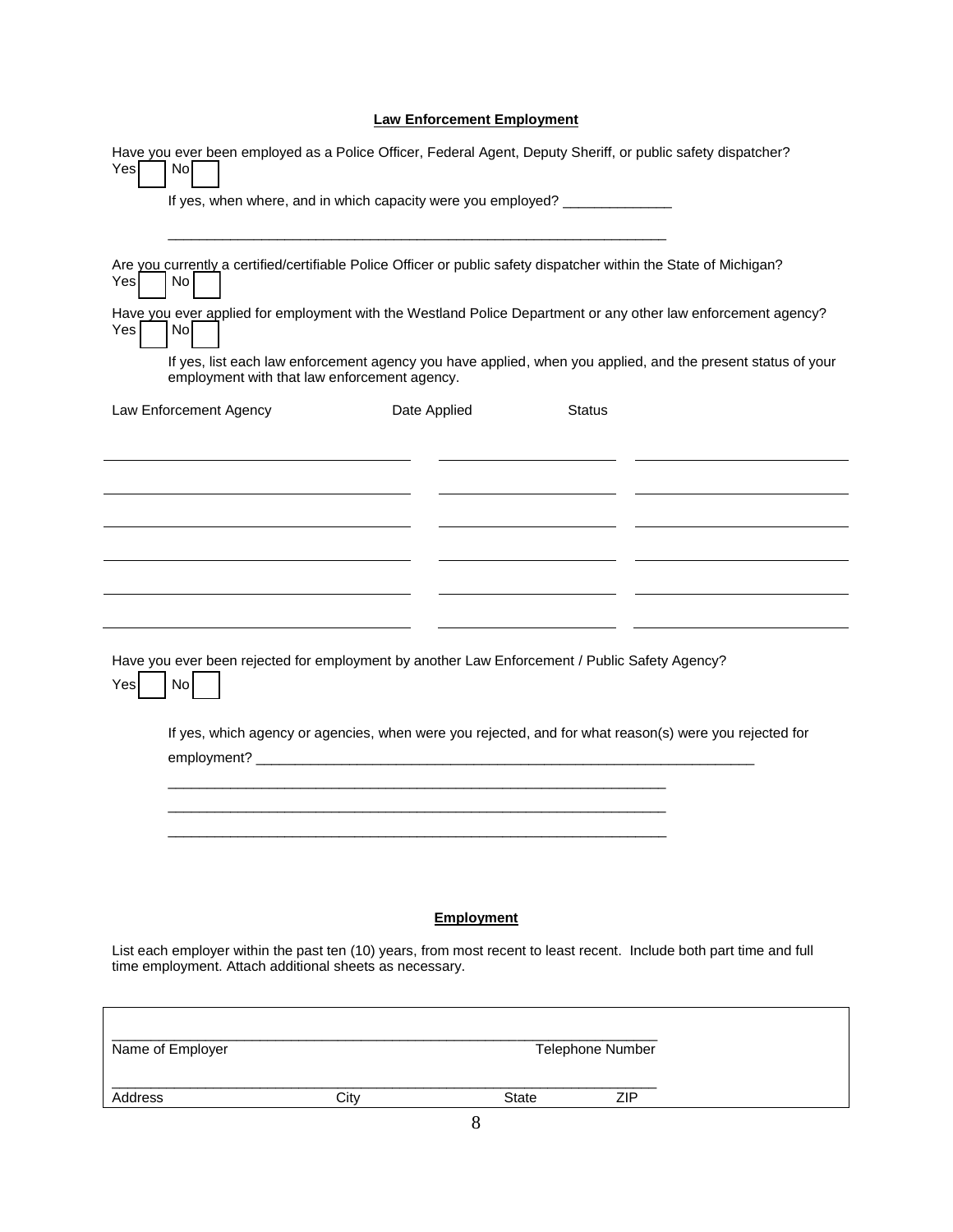| Supervisor name                              | <b>Starting Salary</b>                                                                                                         | <b>Ending Salary</b>                  |            |  |
|----------------------------------------------|--------------------------------------------------------------------------------------------------------------------------------|---------------------------------------|------------|--|
|                                              | Full Time or Part Time: ________________________ Job Title/Duties: _________________________________                           |                                       |            |  |
| Employment Dates: ________________________   |                                                                                                                                | Reason for Leaving: _________________ |            |  |
| Name of Employer                             |                                                                                                                                | <b>Telephone Number</b>               |            |  |
| Address                                      | City                                                                                                                           | State                                 | <b>ZIP</b> |  |
| Supervisor name                              | <b>Starting Salary</b><br>Full Time or Part Time: _______________________ Job Title/Duties: __________________________________ | <b>Ending Salary</b>                  |            |  |
| Employment Dates: __________________________ |                                                                                                                                | Reason for Leaving: ________________  |            |  |
| Name of Employer                             |                                                                                                                                | <b>Telephone Number</b>               |            |  |
| Address                                      | City                                                                                                                           | State                                 | <b>ZIP</b> |  |
| Supervisor name                              | <b>Starting Salary</b>                                                                                                         | <b>Ending Salary</b>                  |            |  |
|                                              |                                                                                                                                |                                       |            |  |
|                                              |                                                                                                                                | Reason for Leaving: ________________  |            |  |
| N <sub>o</sub><br>Yes                        | If you are currently employed, may we contact your present employer during this background investigation?                      |                                       |            |  |
|                                              | If no, when would you prefer we contact your former employer?                                                                  |                                       |            |  |
|                                              | Prior to Oral Exam _                                                                                                           | Following Oral Exam ___               |            |  |
|                                              |                                                                                                                                |                                       |            |  |

**present employer, we will attempt to notify you beforehand.**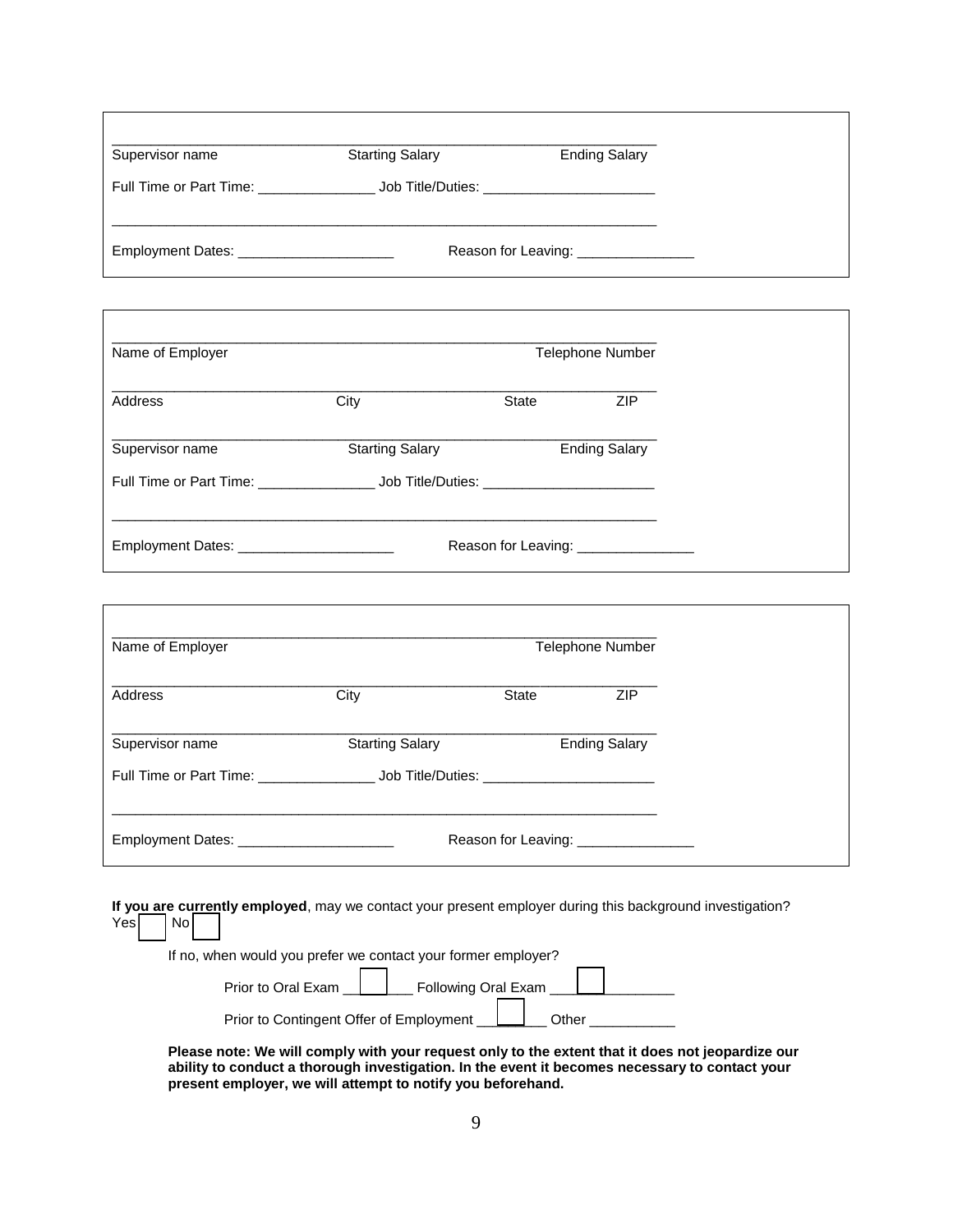| Were you laid-off from any job in the last five (5) years?<br>Yes<br>Νo                                                                                                                                                        |
|--------------------------------------------------------------------------------------------------------------------------------------------------------------------------------------------------------------------------------|
| Were you fired or forced to resign from any job? Yes<br>No                                                                                                                                                                     |
|                                                                                                                                                                                                                                |
| In the last five (5) years have you been reprimanded or subject to any disciplinary action from any of your employers?<br>Yes<br>No                                                                                            |
|                                                                                                                                                                                                                                |
| In the last two (2) years, how many times were you tardy for work without prior authorization?                                                                                                                                 |
| In the last two (2) years, how many times were you absent from work, other than vacation or medical leave?                                                                                                                     |
| <b>Criminal History</b>                                                                                                                                                                                                        |
| Have you ever been convicted of a felony? Yes<br>. Nol                                                                                                                                                                         |
| If yes, where, and what was the criminal charge? ___________                                                                                                                                                                   |
| Have you ever been convicted of a misdemeanor? Yes<br>No.                                                                                                                                                                      |
| If yes, where, and what was the criminal charge?                                                                                                                                                                               |
| Do you have any criminal charges pending against you? Yes<br>Nol                                                                                                                                                               |
| If yes, state the nature of the pending charge and the jurisdiction where the charge is pending.                                                                                                                               |
| Have you ever been a suspect in a criminal investigation? Yes<br>No                                                                                                                                                            |
| If yes, state when and where you were a suspect, and the outcome of the case.                                                                                                                                                  |
| In the last seven (7) years have you been convicted or pled guilty to a criminal offense which was later expunged<br>from your record? Yes<br>No.                                                                              |
| If yes, describe:                                                                                                                                                                                                              |
| In the last seven (7) years have you sold or furnished drugs or narcotics to anyone illegally?<br>Yes<br>No                                                                                                                    |
| If yes, describe: the contract of the contract of the contract of the contract of the contract of the contract of the contract of the contract of the contract of the contract of the contract of the contract of the contract |
| In the last seven (7) years have you been named a defendant in a civil lawsuit, in Michigan or elsewhere?<br>Yes<br>No                                                                                                         |
|                                                                                                                                                                                                                                |
|                                                                                                                                                                                                                                |
|                                                                                                                                                                                                                                |
| Have you ever been bonded? Yes<br>No                                                                                                                                                                                           |
| If yes, describe:                                                                                                                                                                                                              |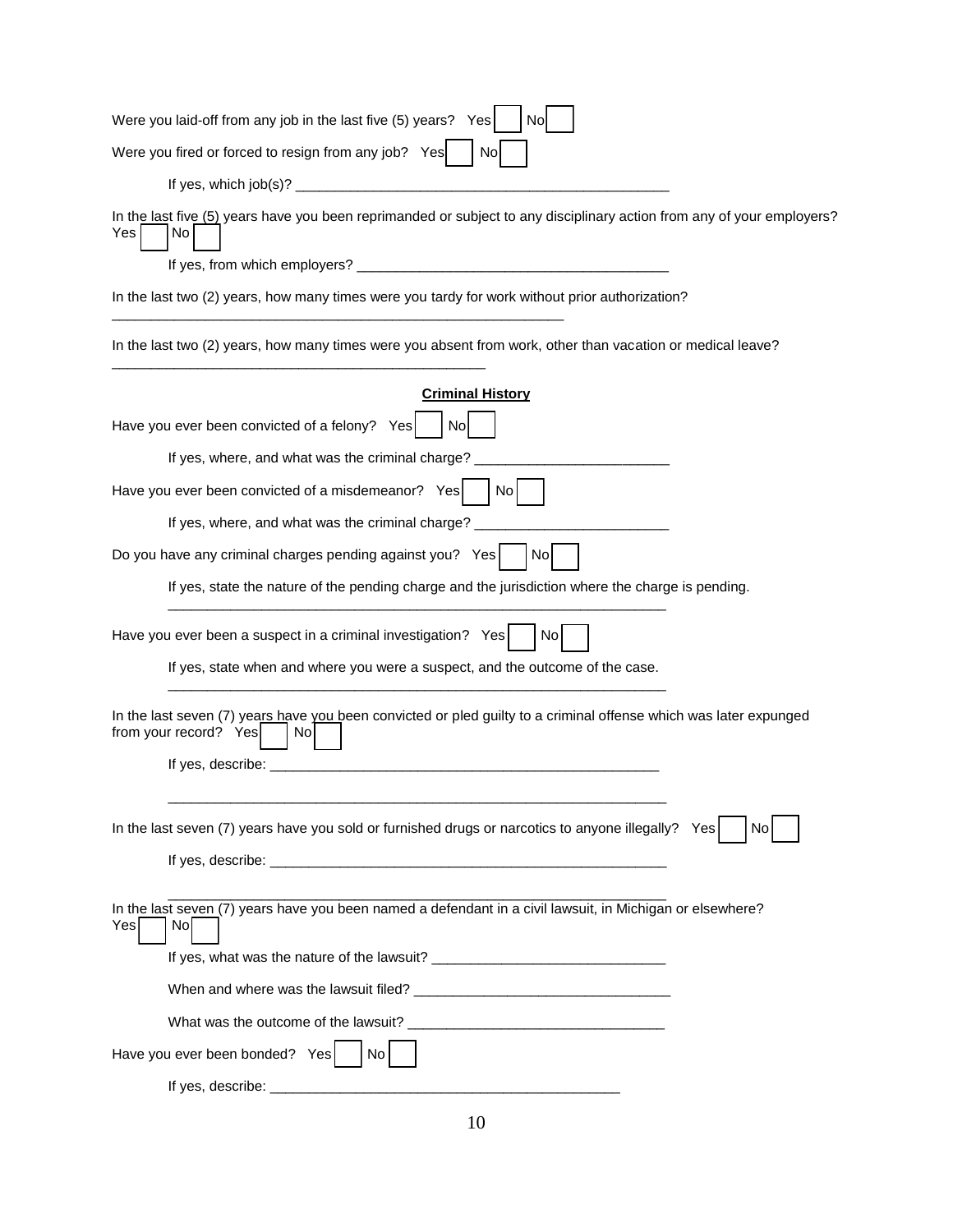| Have you ever been refused bond? Yes<br>No                                                                                                        |
|---------------------------------------------------------------------------------------------------------------------------------------------------|
|                                                                                                                                                   |
| Have you ever been the subject of any personal protection order or restraining order, either in Michigan or in any<br>other state? Yes<br>No      |
|                                                                                                                                                   |
| <b>Financial Obligations</b>                                                                                                                      |
| Have you defaulted on any loan in the past seven (7) years? Yes<br><b>No</b>                                                                      |
|                                                                                                                                                   |
|                                                                                                                                                   |
|                                                                                                                                                   |
| <b>Miscellaneous Information</b>                                                                                                                  |
| Are you aware of any factor that would prevent you from fulfilling the duties of a member of the City of Westland<br>Police Department? Yes<br>No |
|                                                                                                                                                   |
| List all vehicles you own or lease. Include make, model, registration, and license plate number:                                                  |
|                                                                                                                                                   |
|                                                                                                                                                   |
|                                                                                                                                                   |
|                                                                                                                                                   |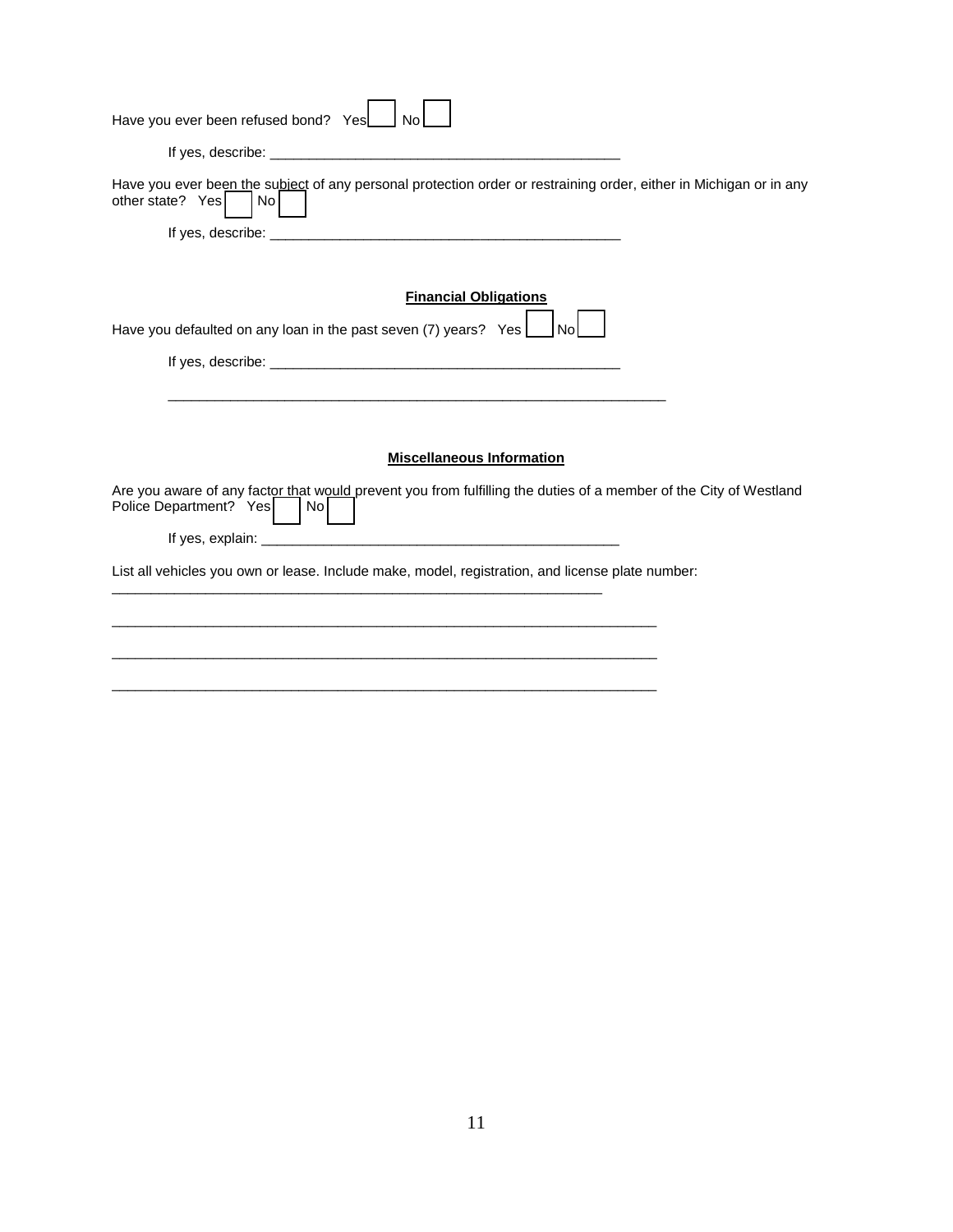

**Authorization and Release for Credit Report and Background Check**

I authorize the City of Westland (the City) and its Act 78 Fire and Police Civil Service Commission (the Commission), to obtain a copy of my credit report for use by the Commission in the course of conducting a background investigation related to my application for employment by the City as a Police Officer.

This authorization is given with the understanding that, under the Fair Credit Reporting Act, before using a credit report to my disadvantage, the City and/or Commission will take the following actions:

- 1. Provide me with a copy of the report along with a written description of her rights under the Fair Credit Reporting Act.
- 2. Provide me with the name, address, and phone number of the credit reporting agency supplying the report.
- 3. Allow me to dispute the information contained in the report, and allow me to request an additional credit report within sixty (60) days.
- 4. Provide me with a detailed reason for my rejection, in writing.

I understand that the City and the Commission, not the credit reporting agency, makes all decisions regarding the hiring of entry level Police Officers, and that the credit reporting agency cannot provide reasons for any decision of the City or its Commission.

Signature:  $\Box$ 

Print name: \_\_\_\_\_\_\_\_\_\_\_\_\_\_\_\_\_\_\_\_\_\_\_\_\_\_\_\_\_\_\_\_\_\_\_\_\_\_\_\_\_\_\_\_\_\_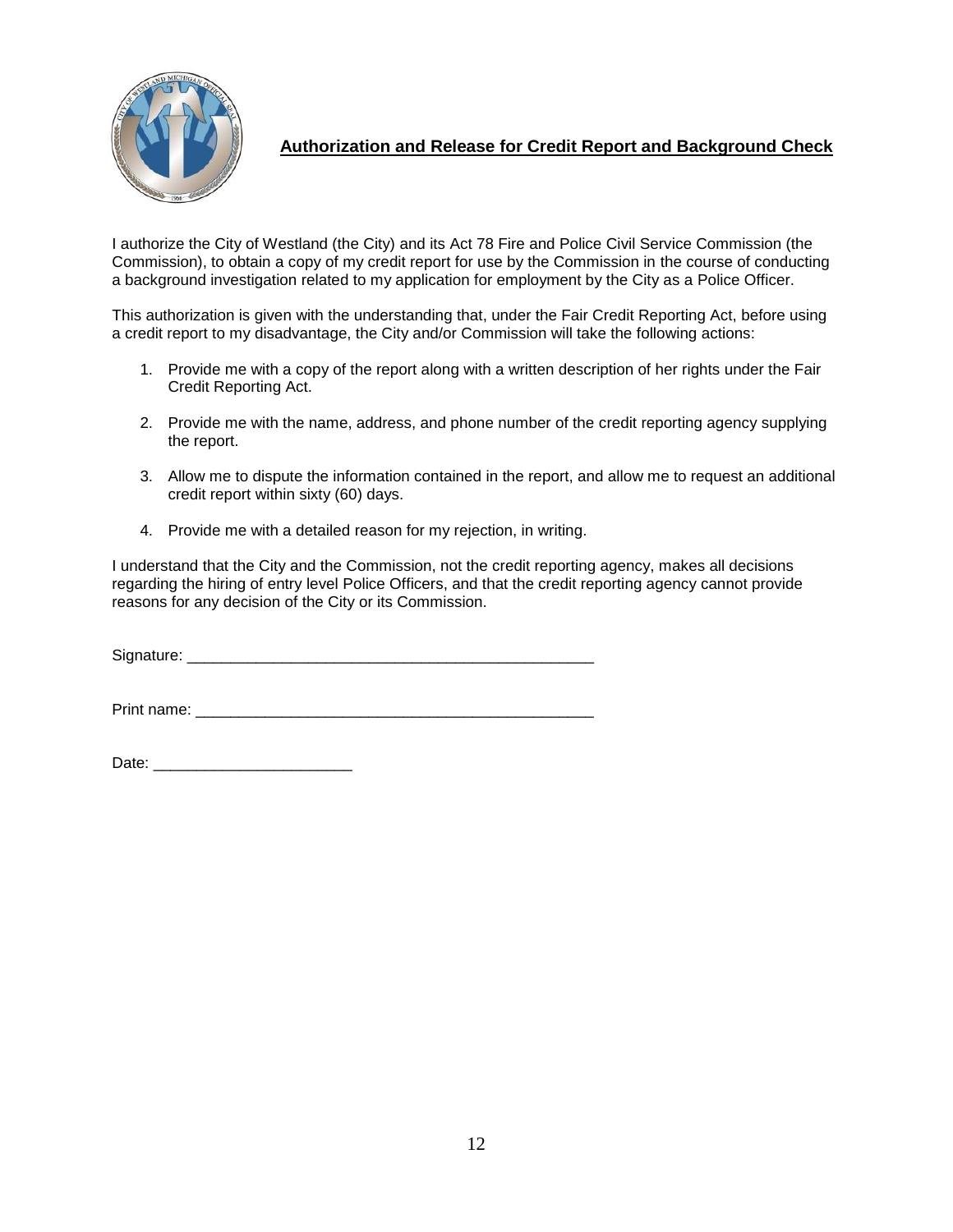

City of Westland

## Release of Information

To:

Date:

I am an applicant with the City of Westland. It is essential that all records and information pertaining to my employment with your company, corporation, or person be available for review by the City of Westland. This information should include my employment application, attendance records, performance evaluations, training records, disciplinary actions, commendations and any other information or records as may be required by the City of Westland

I hereby authorize the release of any and all such records and of any confidential information to any member of the City of Westland Police Department, City of Westland Fire Department, and/or City Clerk's office, to be used in conjunction with my application of employment. Further, in consideration for the City of Westland considering my application for employment, I hereby release, relieve and indemnify the City of Westland, Michigan, such custodian of the records herein indicated, and any law enforcement agency, corporation, company or person from and against any and all disclosure of any information and/or records pertaining to me which are obtained during such investigation.

In addition, I authorize the City of Westland Police Department, City of Westland Fire Department, and/or City Clerk's office to receive information concerning my academic history from the educational organizations referenced on my application.

Printed name

Signature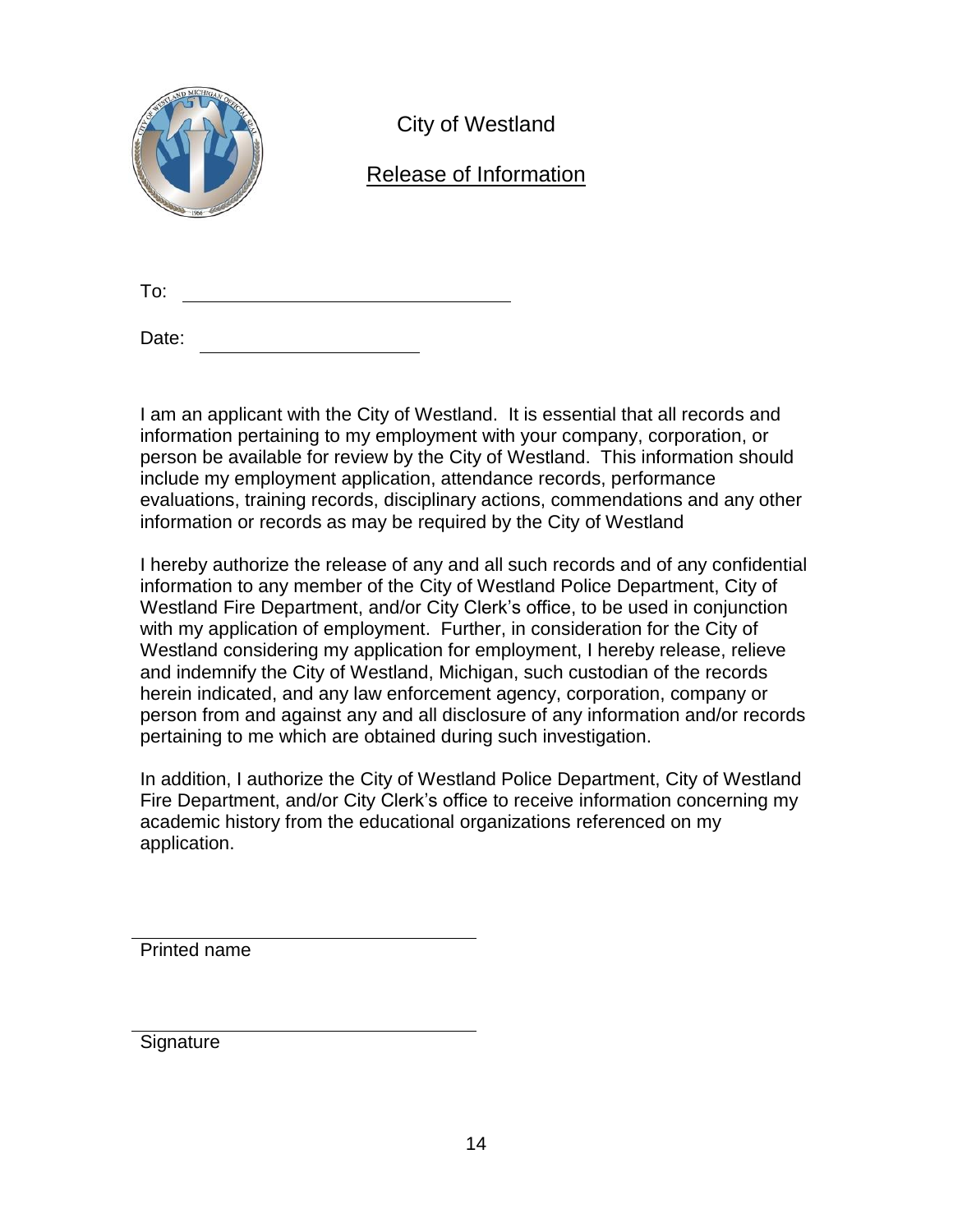

### **AUTHORIZATION AND RELEASE OF TRANSCRIPTS**

I agree to provide to the City of Westland (the City) and its Act 78 Fire and Police Civil Service Commission (the Commission), at my expense, official copies of my transcripts and other school records as may be requested by the Commission and/or agents acting on behalf of the Commission.

Additionally I authorize the City and the Commission to contact any school or educational institution I have attended for the purpose of verifying information I have provided the City/Commission concerning my educational background.

I hereby release any school or educational institution from any and all liability for releasing the above-mentioned information and/or records to the City and/or its Act 78 Fire and Police Civil Service Commission.

Signature:  $\Box$ 

Print name: \_\_\_\_\_\_\_\_\_\_\_\_\_\_\_\_\_\_\_\_\_\_\_\_\_\_\_\_\_\_\_\_\_\_\_\_\_\_\_\_\_\_\_\_\_\_

Date: \_\_\_\_\_\_\_\_\_\_\_\_\_\_\_\_\_\_\_\_\_\_\_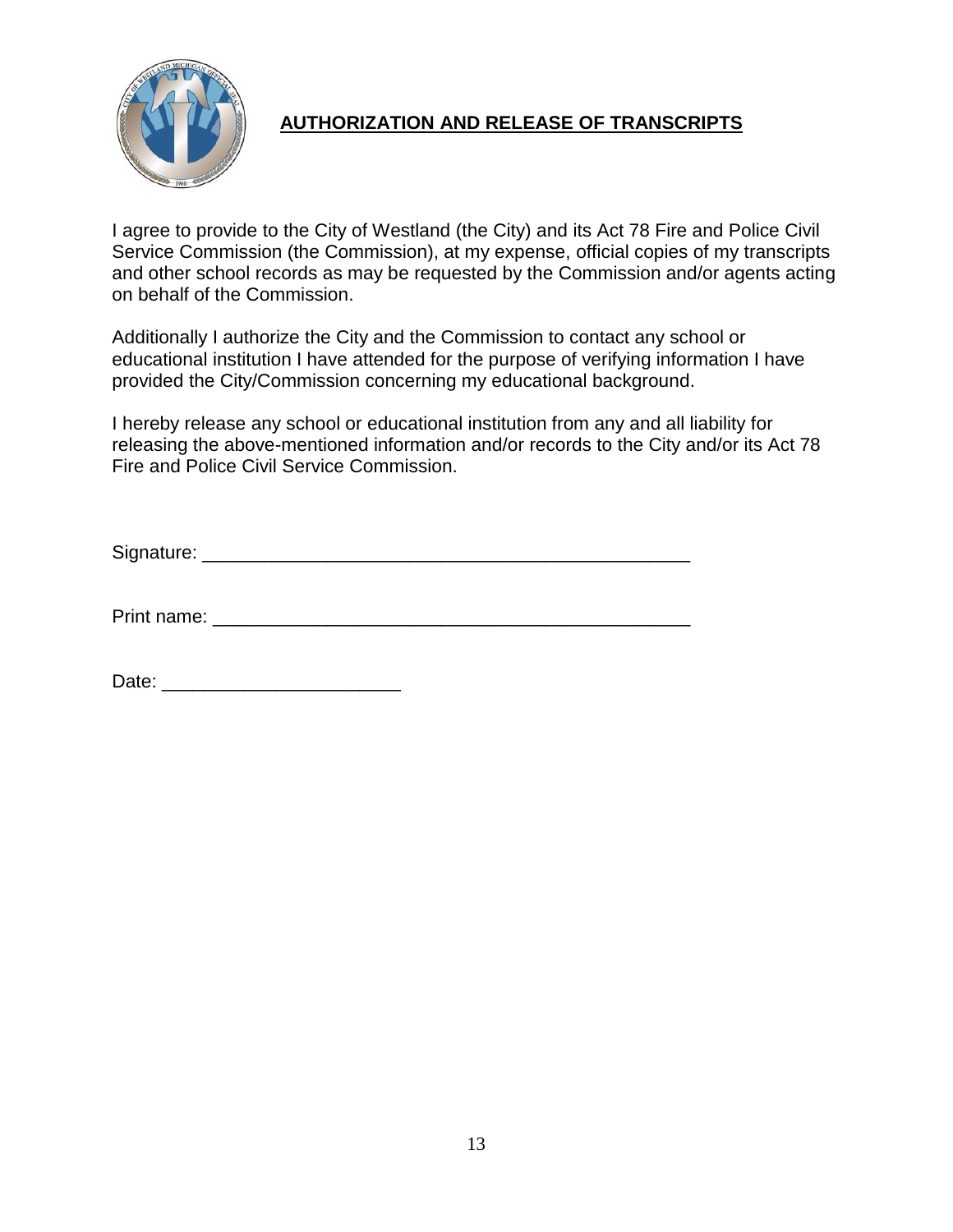

## **Equal Opportunity Information Statement**

The City of Westland Personnel Department seeks to know the effects of their outreach effort to recruit minorities to apply for positions in the City of Westland. You are asked to complete this sheet concerning your gender, ethnic, and racial status. This information will be used to document reports to the Federal Government of our makeup of applicants for various positions. This sheet of paper will be separated from your application when it is submitted so that no consideration of your gender, ethnic origin, or race will be considered in the selection process.

Participation is voluntary. If you choose not to participate, please indicate so at the bottom of the form. Thank you.

| Date:             |                                       |                 |  |
|-------------------|---------------------------------------|-----------------|--|
| Position applied: |                                       |                 |  |
| Gender:<br>Male   | Female                                |                 |  |
|                   | <b>Ethnicity</b>                      | Race            |  |
|                   | African-American                      | <b>Black</b>    |  |
|                   | Native-American                       | Native-American |  |
|                   | Arab-American                         | Asian           |  |
|                   | Pacific Islander/Oriental             | Hispanic        |  |
|                   | Hispanic                              | Caucasian       |  |
|                   | European                              |                 |  |
|                   | I am not participating in this survey |                 |  |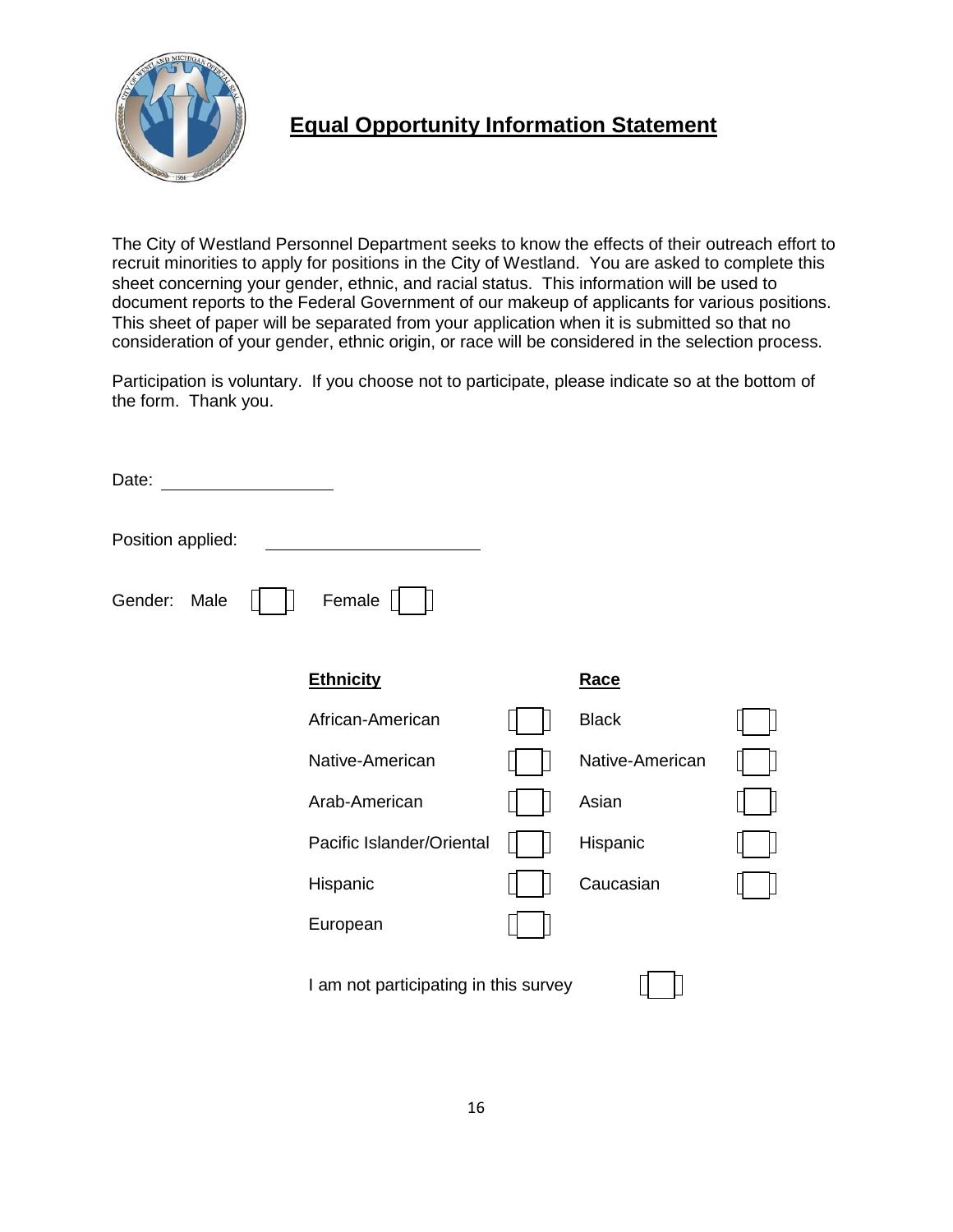Release of Information



## **Waivers and Acknowledgments**

 **Please read carefully, and initial each paragraph, before signing** 

**1**. I authorize the references and current and former employers listed in this application to give you any and all information concerning my current and previous employment and any pertinent information they may have, including disclosure of any disciplinary reports (even if more than four years old), and release all parties from any liability for any damages that may result from furnishing same to you. I further authorize you to release such information when such information may be requested by any prospective or subsequent employers without the need to provide me any notice of such disclosure.

**2**. I understand that the use of this application does not indicate that there are positions available, nor does it imply or create an employment contract. I understand that the only employment contracts are those specifically authorized by the City of Westland management that have been reduced to writing and have been executed by both the employee and an authorized representative of the City of Westland. Accordingly, I understand that no employment contract, either expressed or implied, for any period, is created hereby should the City of Westland hire me.

**3**. If hired, I understand that my employment is at-will (just-cause for union and/or civil service employees), and can be terminated at any time, with or without notice, for any reason at the option of either the City of Westland or me. Should the City of Westland hire me, I agree to observe all of the City of Westland's policies, practices, and procedures currently in existence and new and revised ones that may be issued in the future.

**4**. I understand that any employment offer is conditional upon the result of the drug screening test, post offer pre-employment medical examination, and background investigation (when applicable based on the position sought).

**5**. I understand that if I have a physical, mental, or other impairment that would interfere with my ability to perform in a position but that may be accommodated by, for instance, the purchase of equipment or devices, the provision of readers or interpreters, or the restructuring or altering of work schedules, the Michigan Persons With Disabilities Civil Rights Act requires me to notify the Employer's Personnel Department in writing of need for accommodation within 182 days after I knew or should reasonably have known that the accommodation was needed.

**6**. I agree that any lawsuit against the City of Westland arising out of my employment or termination of employment, including but not limited to, claims arising under the State or Federal Civil Rights statutes, must be filed within six months of the event giving rise to claims or be forever barred. I waive any limitations period to the contrary. For circumstances in which the statutory period of limitations is less than six months, the statutory limit will apply.

**I have read, understand, and agree to the terms of each of the above six (6) individual statements, as indicated by my initials above and my signature below.** 

| <b>Signature</b> | Date |  |
|------------------|------|--|
|------------------|------|--|